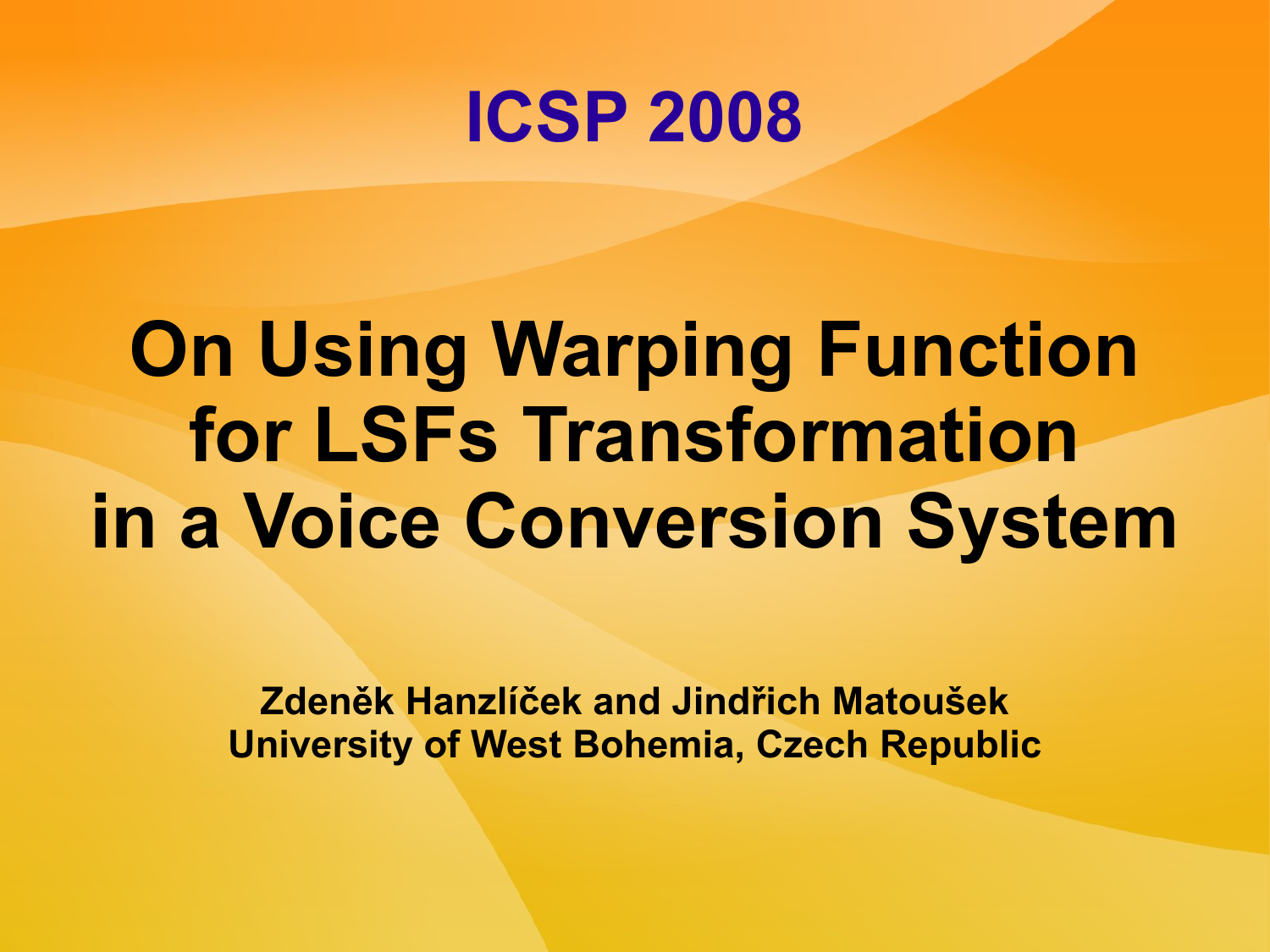### Line Spectral Frequencies

- LSF = alternative representation of LPC
- position of particular line spectral frequency (LSF) => shape of spectral envelope



28.10.2008 Warping Function for LSFs Transformation 2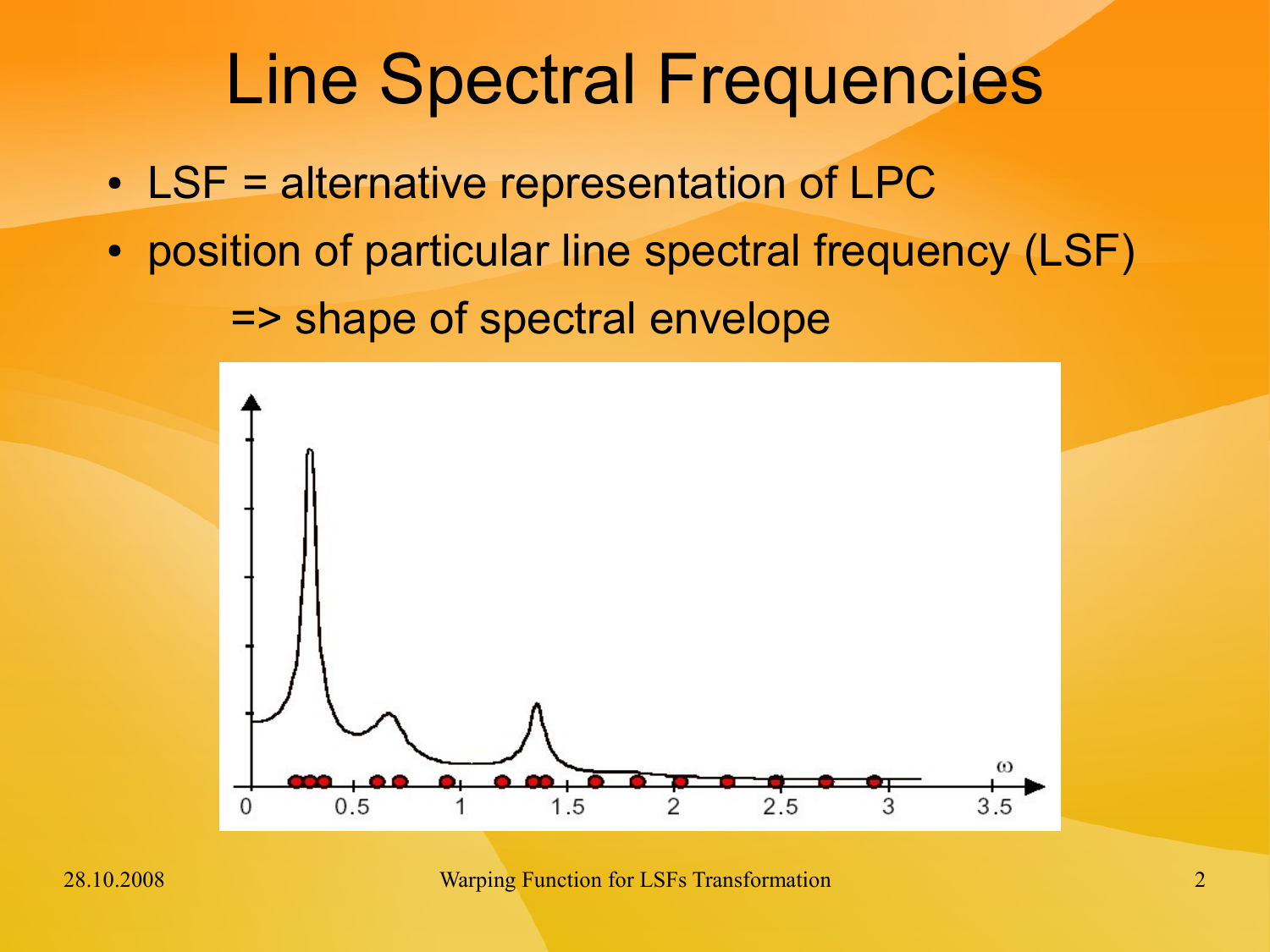### Main idea

### LSFs shifting ~ spectral envelope transformation => shifting by frequency axis warping



28.10.2008 Warping Function for LSFs Transformation 3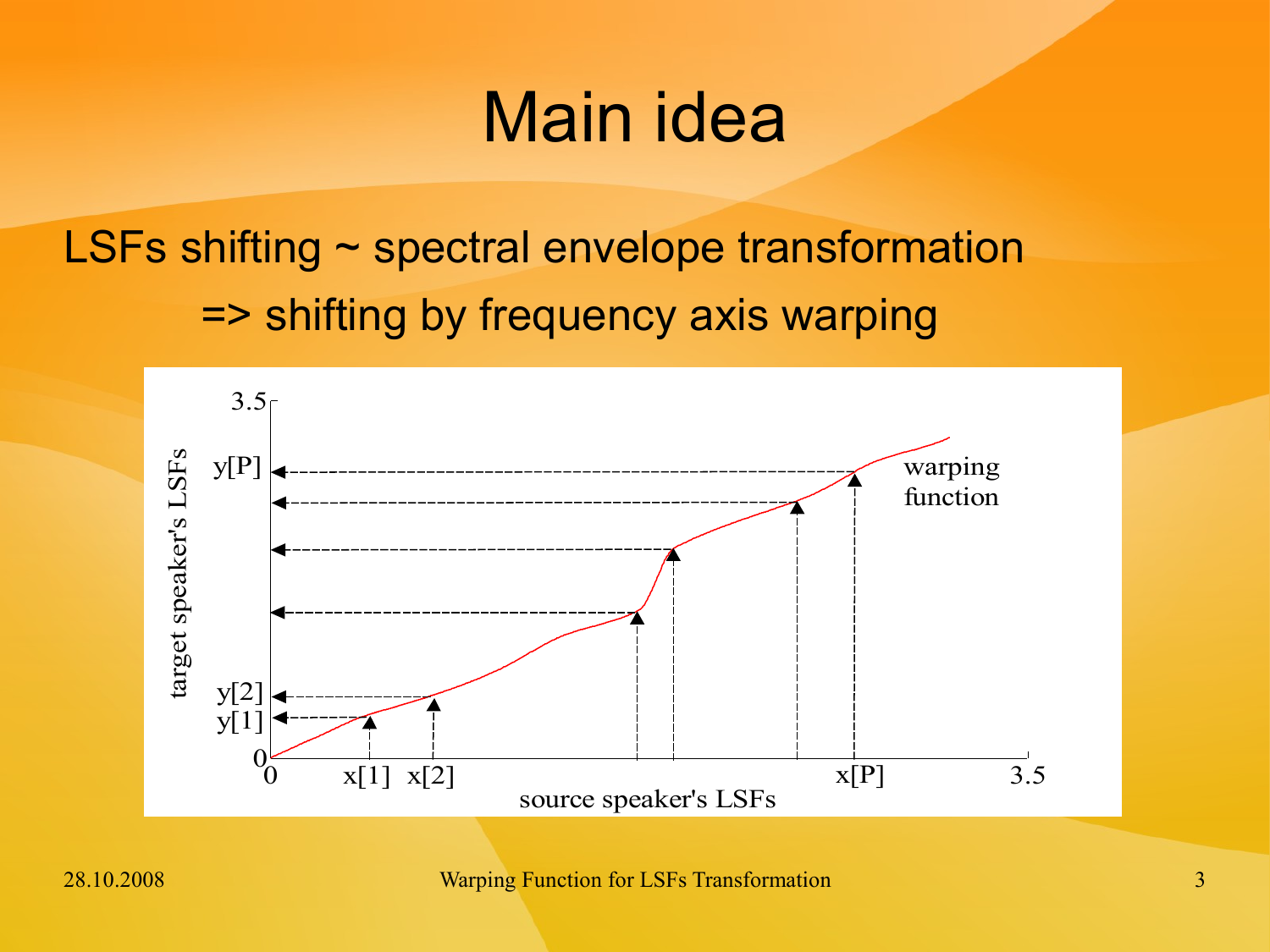### LSF warping function (1)

• clustering of joint LSF vector  $z = [x^T, y^T]^T$  into K classes (bisective k-means)

– mean vector

 $\mu_z^k = \left[ \mu_x^k[1], \ldots \mu_x^k[P], \mu_y^k[1], \ldots \mu_y^k[P] \right]^k$ *T*

- covariance matrix
	- $\sum_{z}^{k} = diag \left[ \sigma_{x}^{k} [1], \ldots \sigma_{x}^{k} [P], \sigma_{y}^{k} [1], \ldots \sigma_{y}^{k} [P] \right]$
- warping function

 $\tilde{y}[i] = f_k(x[i])$ 

• resulting conversion function

$$
\tilde{\mathbf{y}}[i] = \sum_{k=1}^{K} w_k(x) f_k(x[i])
$$

28.10.2008 Warping Function for LSFs Transformation 4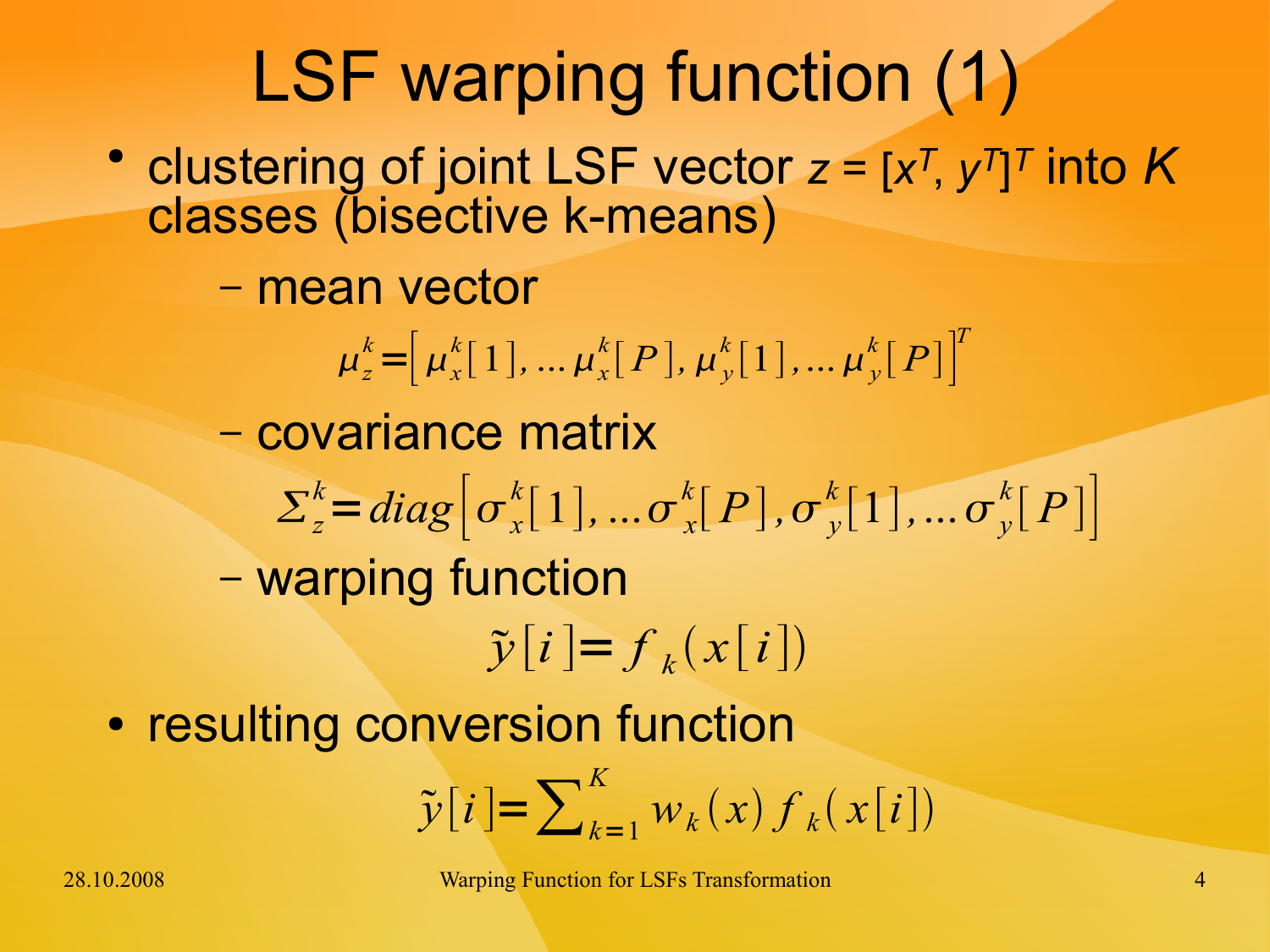- LSF warping function (2) • requirements for warping function of k-th class  $f_k(\mu_x^k[j]) = \mu_y^k[j]$
- in each interval

 $\langle \mu_x^k[j], \mu_x^k[j+1] \rangle$ 

warping function is partly linear (WL function) or partly cubic (WC function)  $\tilde{y}[i] = a_k^j x[i] + b_k^j$  $\tilde{y}[i] = a_k^j x^3[i] + b_k^j x^2[i] + c_k^j x[i] + d_k^j$ 

28.10.2008 Warping Function for LSFs Transformation 5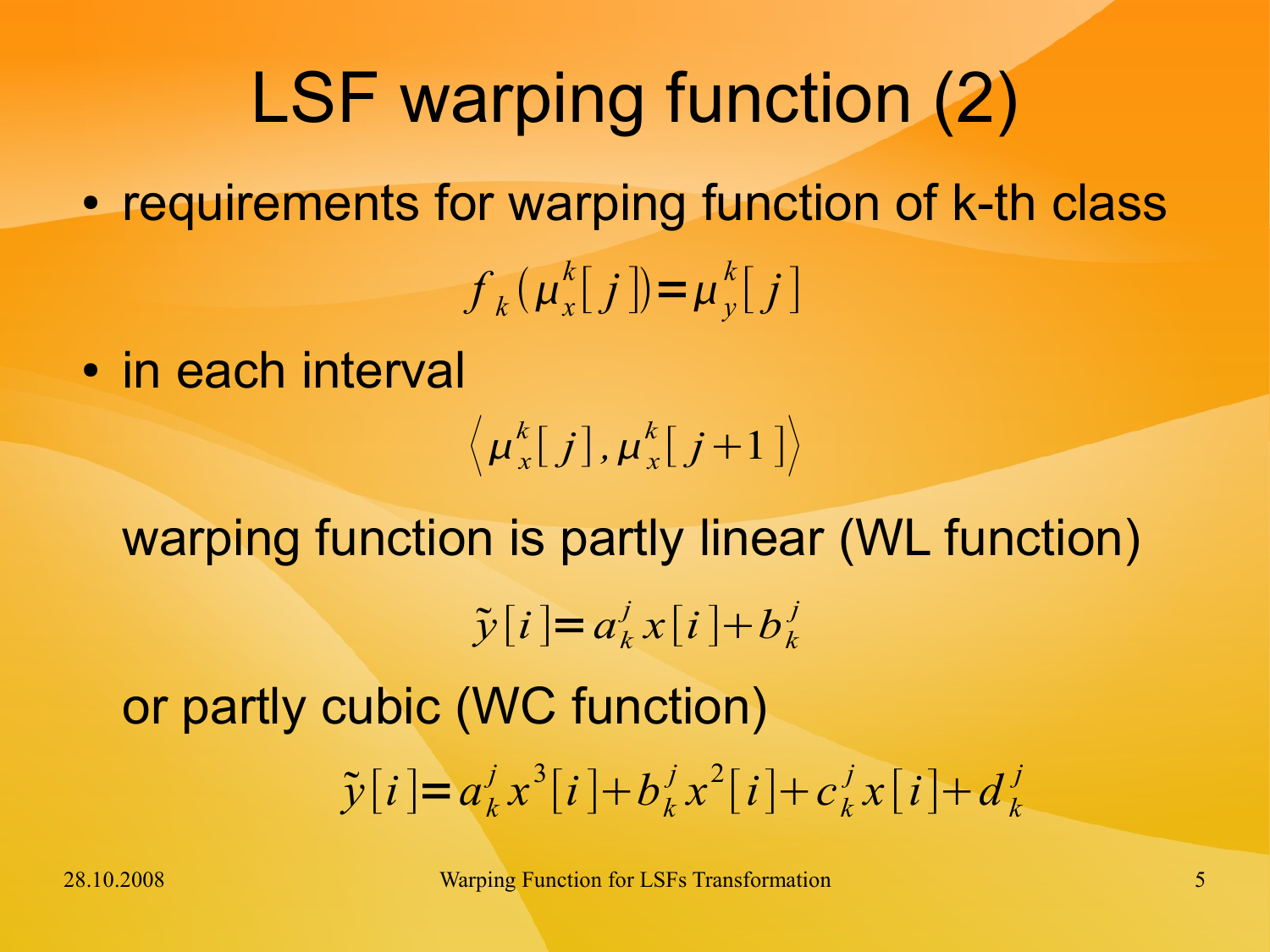### LSF warping function (3)



#### 28.10.2008 Warping Function for LSFs Transformation 6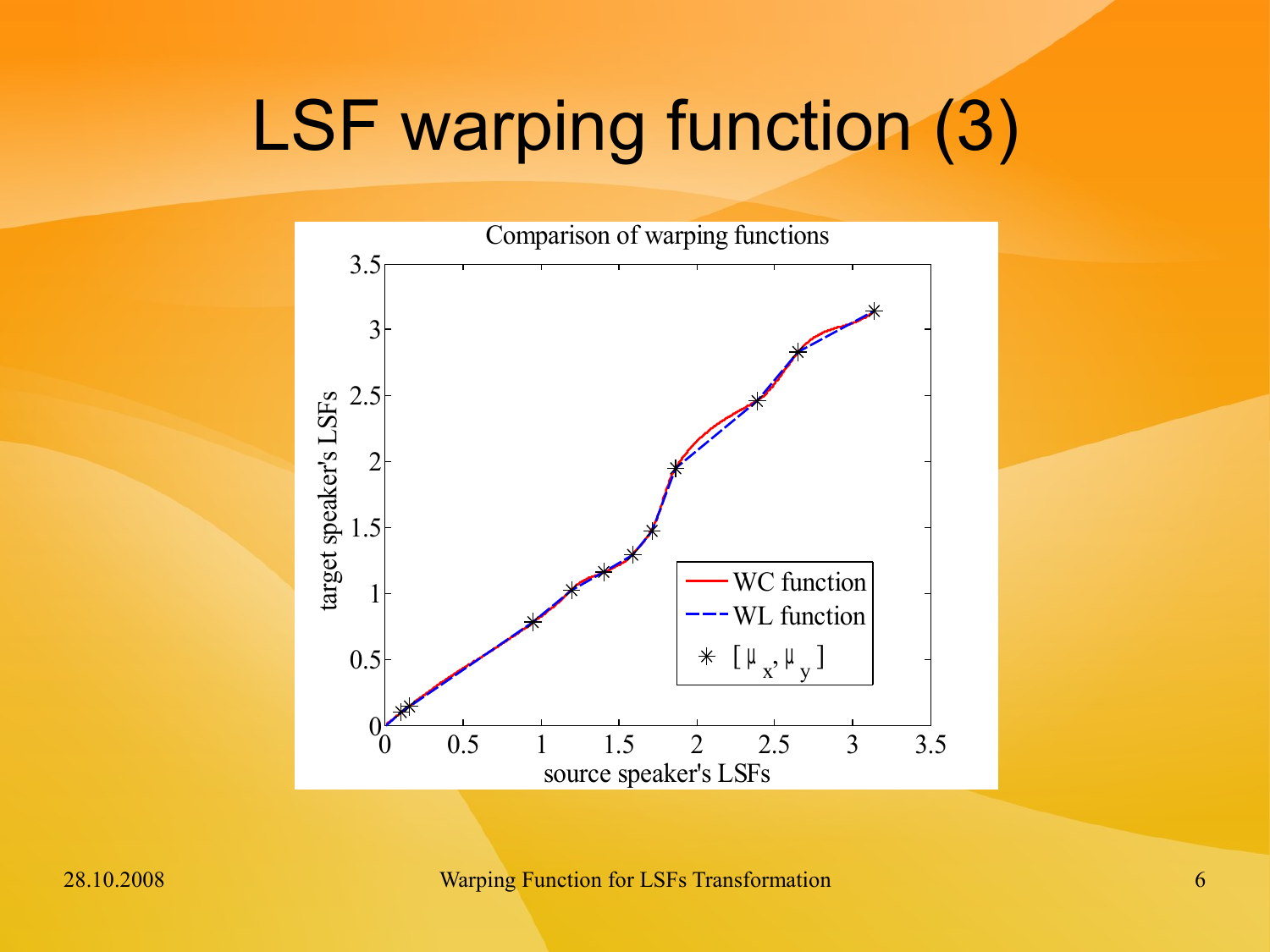### **Experiments**

- voice conversion system
	- true envelope estimator => LSFs
		- GMM-based transformation
		- warping function
	- pitch transformed by Gaussian normalisation
	- spectral detail transformed by residual prediction
- training set 40 short sentences
- testing set 10 sentences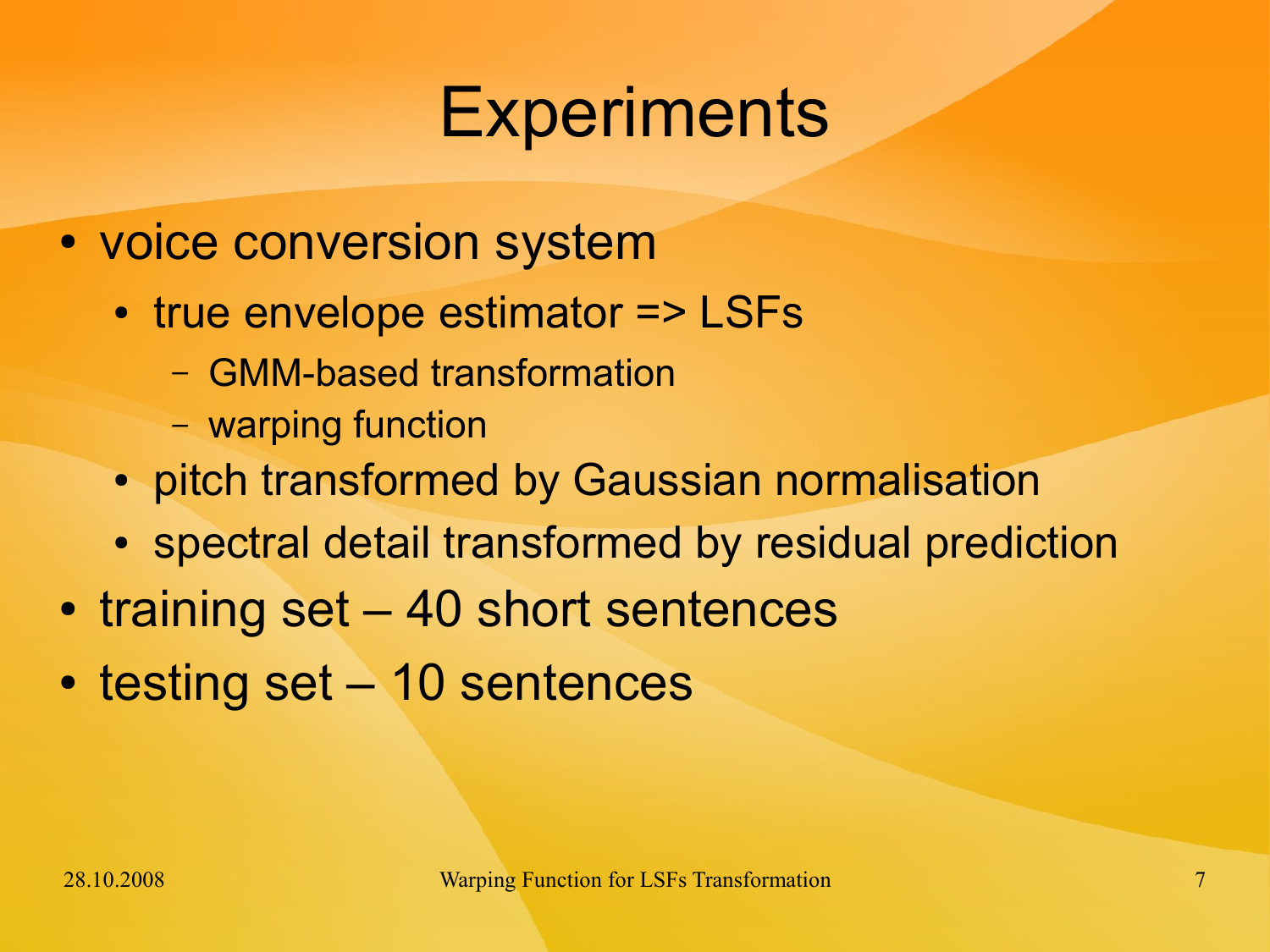### Objective evaluation (1)

• performance index

$$
P_{LSF} = 1 - \frac{\sum_{n=1}^{N} d(\tilde{y}_n, y_n)}{\sum_{n=1}^{N} d(x_n, y_n)}
$$

• higher value => better similarity

| <b>Function</b> | <b>Number of</b><br>classes | <b>Target speaker</b> |                |                |                |
|-----------------|-----------------------------|-----------------------|----------------|----------------|----------------|
|                 |                             | M <sub>1</sub>        | M <sub>2</sub> | F <sub>1</sub> | F <sub>2</sub> |
| <b>GMM</b>      | 5                           | 0.424                 | 0.326          | 0.303          | 0.346          |
|                 | 10                          | 0.425                 | 0.328          | 0.301          | 0.345          |
| <b>WC</b>       | 5                           | 0.235                 | 0.149          | 0.135          | 0.184          |
|                 | <b>10</b>                   | 0.264                 | 0.172          | 0.153          | 0.203          |
|                 | 150                         | 0.314                 | 0.219          | 0.189          | 0.240          |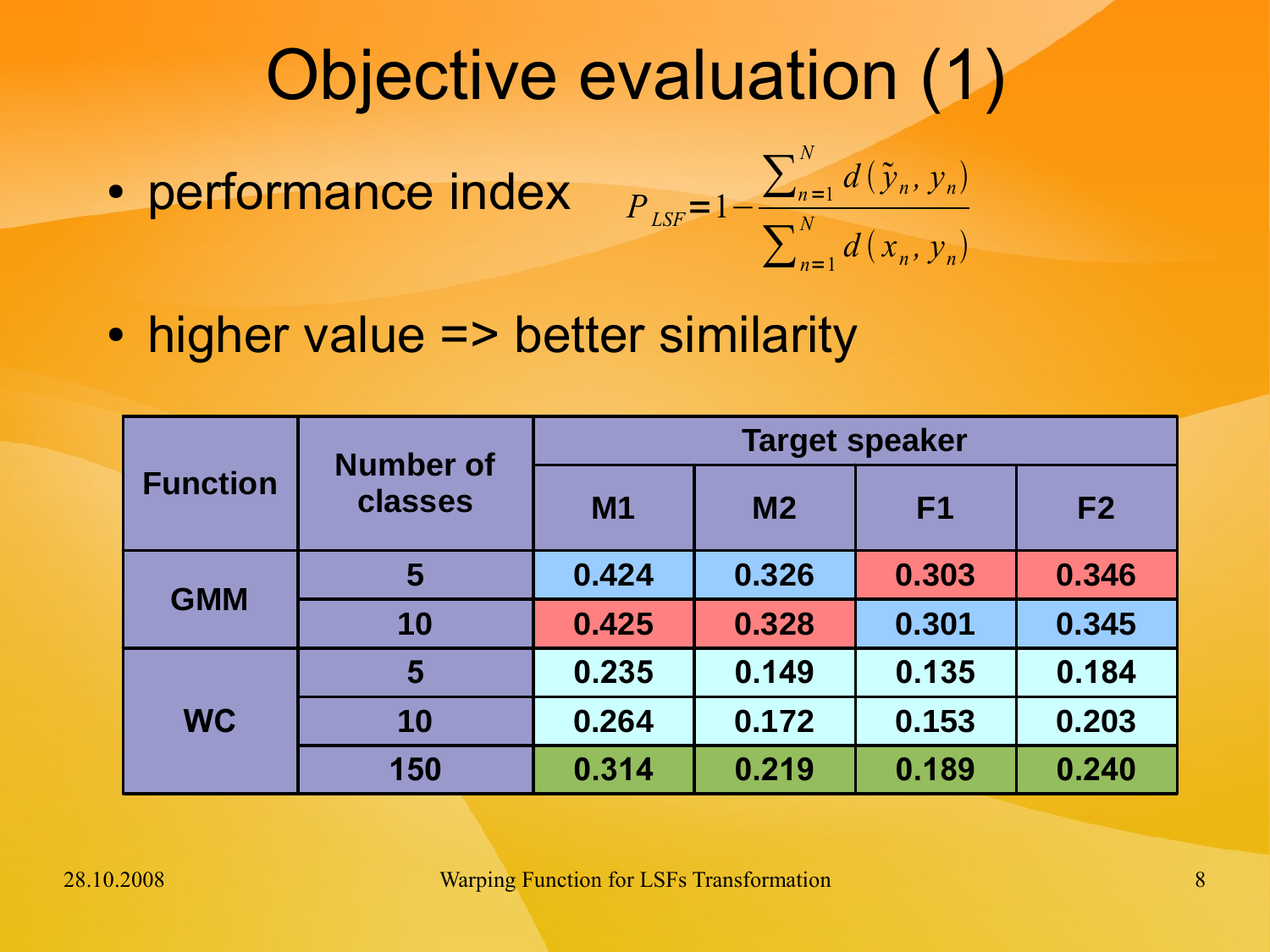### Objective evaluation (2)

- global variance ratio  $R$ <sub>*GV*</sub> =  $\frac{1}{p} \sum_{p=1}^{p}$  $\sum_{i=1}^{p}$  *GV*  $(\tilde{y}[p])$  $GV(y[p])$
- $\bullet$  value closer to 1 => better quality

| <b>Function</b> | <b>Number of</b><br>classes | <b>Target speaker</b> |                |                |                |
|-----------------|-----------------------------|-----------------------|----------------|----------------|----------------|
|                 |                             | <b>M1</b>             | M <sub>2</sub> | F <sub>1</sub> | F <sub>2</sub> |
| <b>GMM</b>      | 5                           | 0.642                 | 0.676          | 0.670          | 0.686          |
|                 | 10                          | 0.655                 | 0.691          | 0.700          | 0.683          |
| <b>WC</b>       | 5                           | 1.081                 | 0.968          | 1.004          | 0.958          |
|                 | 10                          | 1.038                 | 0.953          | 1.004          | 0.958          |
|                 | 150                         | 0.935                 | 0.912          | 0.955          | 0.912          |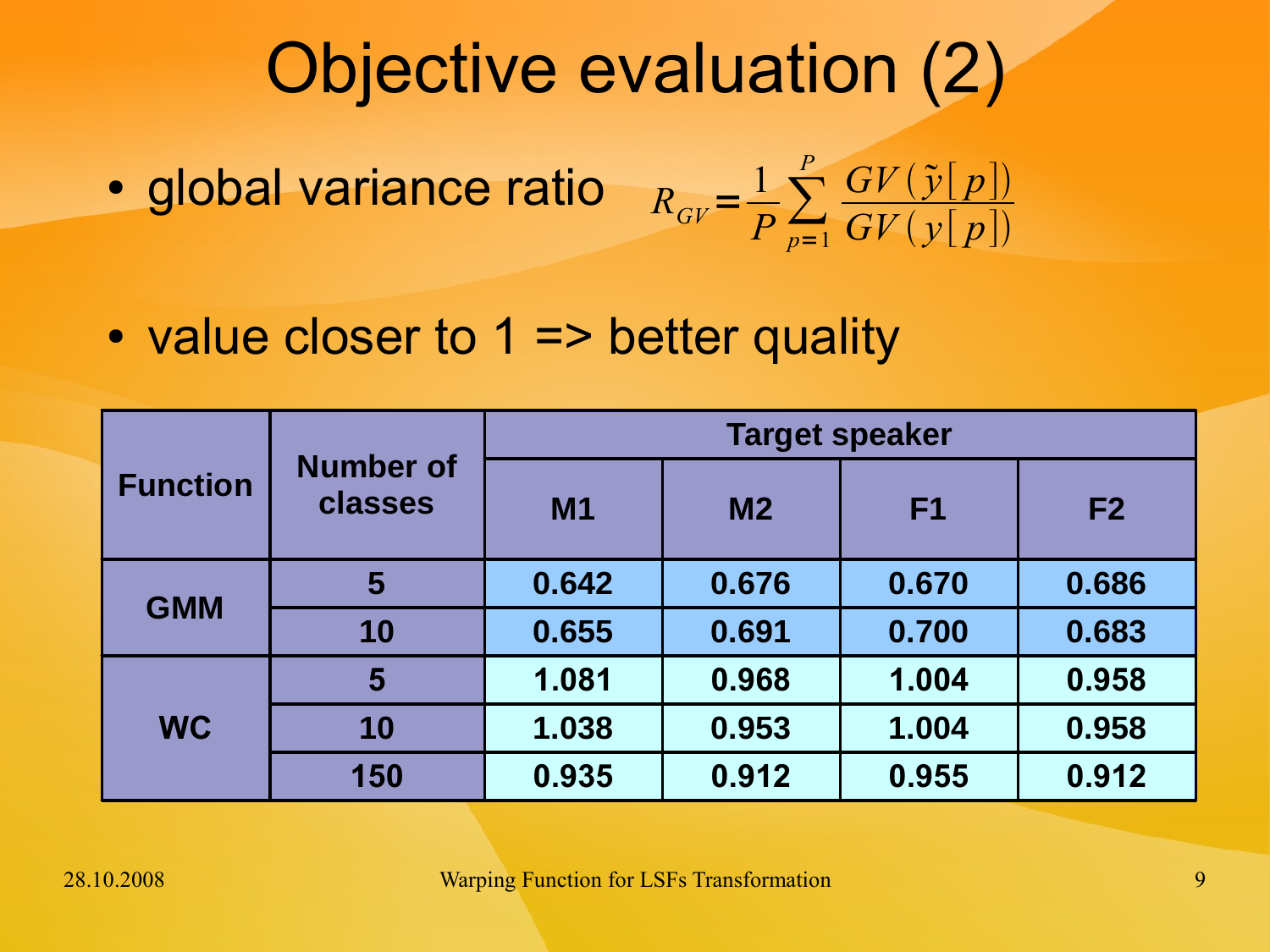### Subjective evaluation

- listening test 10 participants
- 20 quintuples of utterances:
	- source, target, 3 transformed
- average order (lower value => better similarity / quality)
- $\bullet$  GMM => better similarity
- WC => better quality

|                | <b>GMM</b> | combined                                            | <b>WC</b> |
|----------------|------------|-----------------------------------------------------|-----------|
| Similarity     |            | $1.83 \pm 0.56$   1.94 $\pm$ 0.31   2.23 $\pm$ 0.59 |           |
| <b>Quality</b> |            | $2.34 \pm 0.55$   $2.02 \pm 0.45$   $1.65 \pm 0.62$ |           |